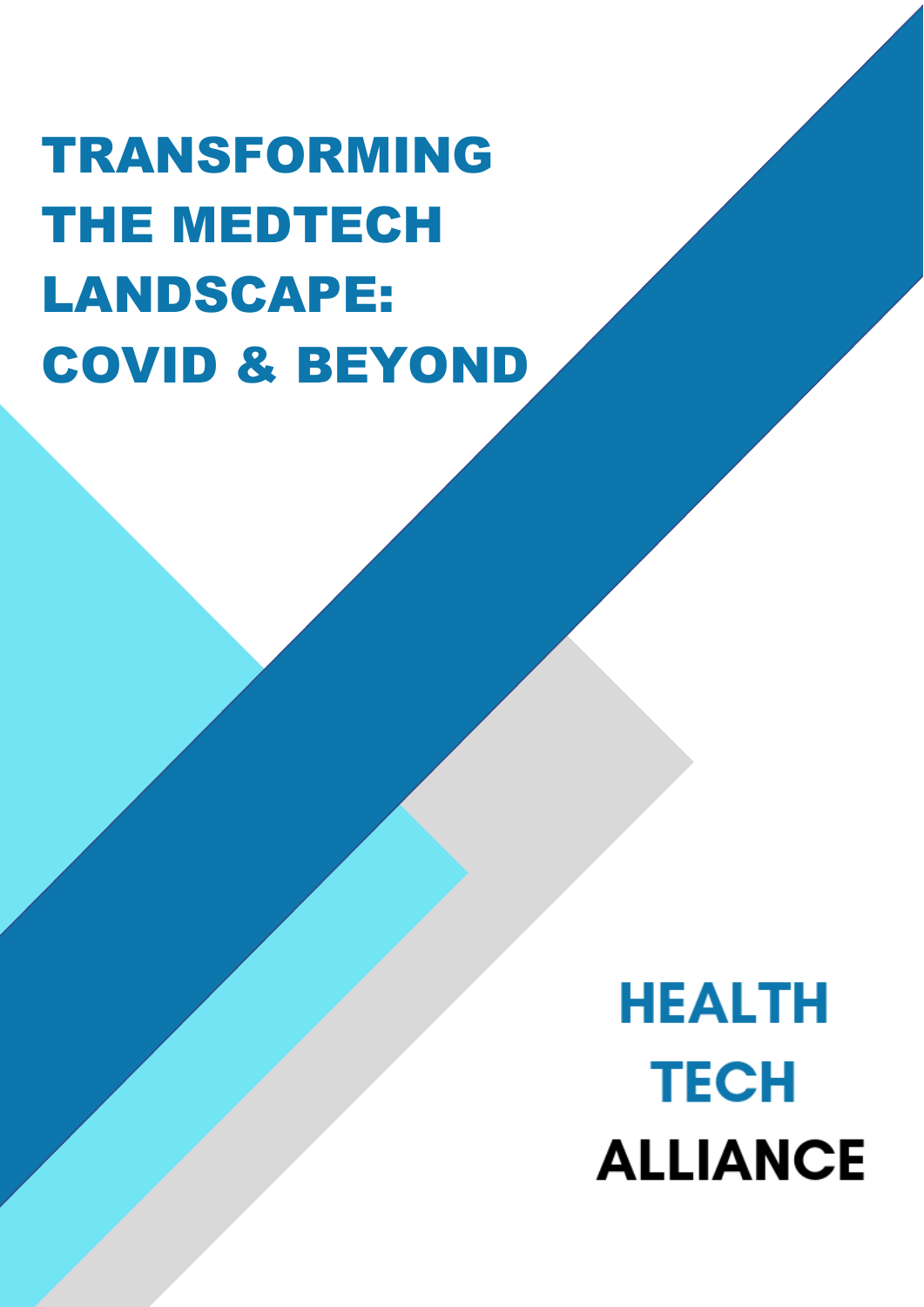### FOREWORD

*The NHS has shown remarkable resilience at a time of great national need. The COVID-19 pandemic has brought along unfamiliar challenges and yet the solutions remain the same: a resilient workforce, the need for sufficient capacity and innovation that allows clinical staff to focus on what they do best – delivering care to patients.* 

*Innovation has been at the heart of the fight against the pandemic and it's clear that many of the changes brought about due to COVID-19 are here to stay. But as we enter a second and possible further peaks, we need to draw upon the lessons learnt during the first peak.* 

*Medical technologies, or MedTech as its more commonly known, have a clear role to play in addressing many of the problems, especially the patient backlog that has inevitably emerged. And yet, there continues to be limited understanding of the role MedTech could play in the near future and for decades to come.* 

*The Health Tech Alliance has drawn on the experiences and knowledge of its members together with the learnings from the first peak to compile this report. The last few years have seen a number of positive policy changes not only for MedTech but for innovation more broadly. It's imperative that this progress is built upon to truly transform the landscape for MedTech and, most important of all, for the patients that can benefit from a whole plethora of new and existing products and services the sector can offer.* 



Dame Barbara Hakin Chair of the Health Tech Alliance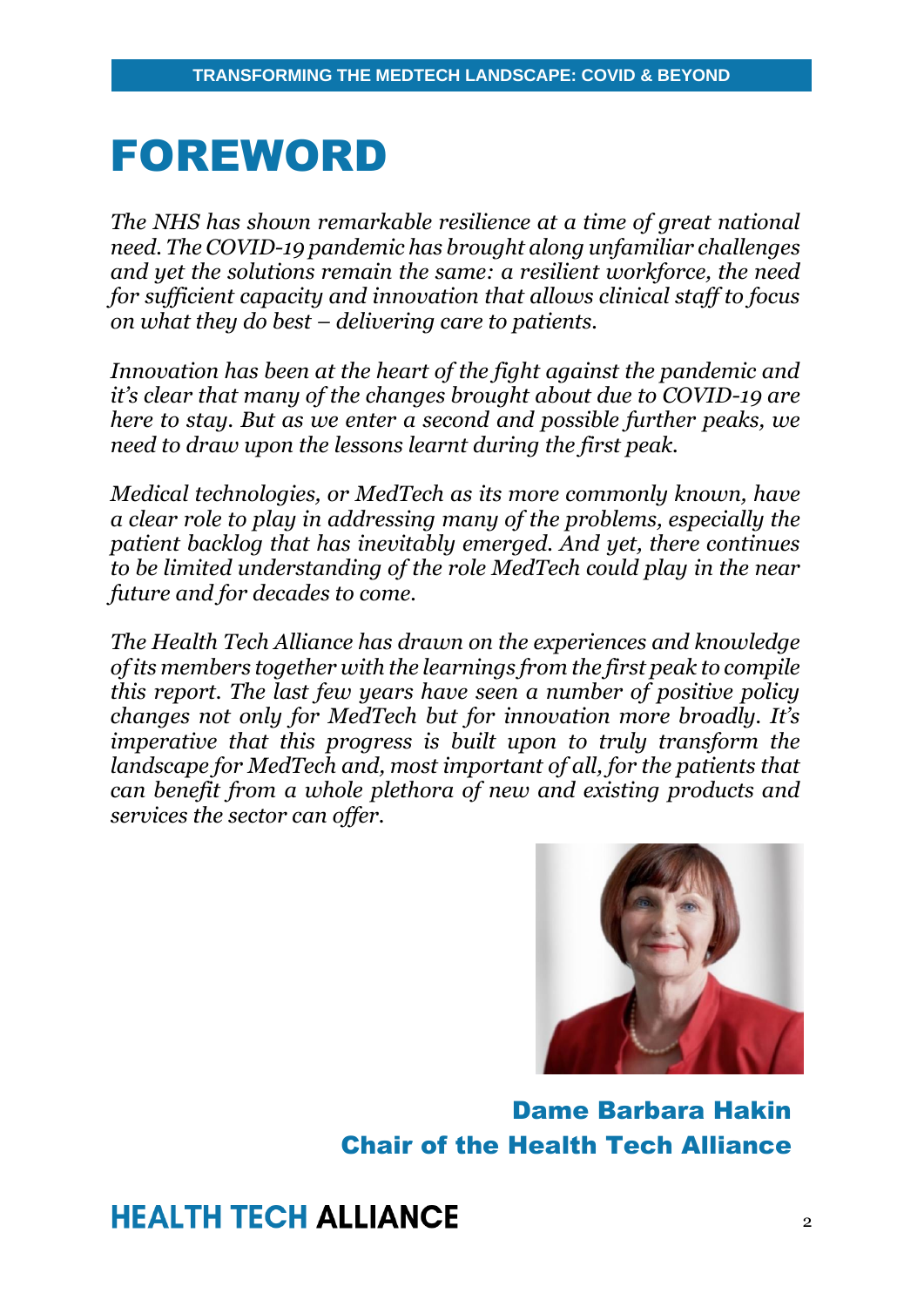### INTRODUCTION

The COVID-19 pandemic has demonstrated the important role of innovation in supporting health services to make significant decisions around capacity and priorities, allowing the workforce to communicate effectively, and ensuring patients can be monitored and seen remotely.

Moreover, it is clear that MedTech has a crucial role to play in alleviating the non-COVID care backlog that has inevitably emerged - whether that is through:

- delivering early diagnosis and screening;
- ensuring patients continue to be seen and remotely monitored in an era of social distancing;
- implanting the devices and technologies that allow patients to live healthier lives; or
- moving to procedures that reduce the length of hospital stay or remove the need to stay in Intensive Care Units.

The Health Tech Alliance convened a working group of its membership to explore how the health system could act as a 'pull' for innovation – not only in the 'short-term' but to ensure the UK life sciences sector is worldleading for years to come.

# ABOUT THE HEALTH TECH ALLIANCE

The Health Tech Alliance is a coalition of health technology companies and stakeholders from across the NHS and wider health system. This focus on partnership is integral to the Alliance's overarching objective of industry and the NHS working collaboratively to ensure that vital HealthTech innovation reaches patients.

*Find out more about us by visiting [healthtechalliance.uk](http://www.healthtechalliance.uk/) or by contacting [secretariat@healthtechalliance.uk.](mailto:secretariat@healthtechalliance.uk) Follow us on [LinkedIn](https://www.linkedin.com/company/health-tech-alliance/?viewAsMember=true) and [Twitter.](https://twitter.com/HTA_Tweets)*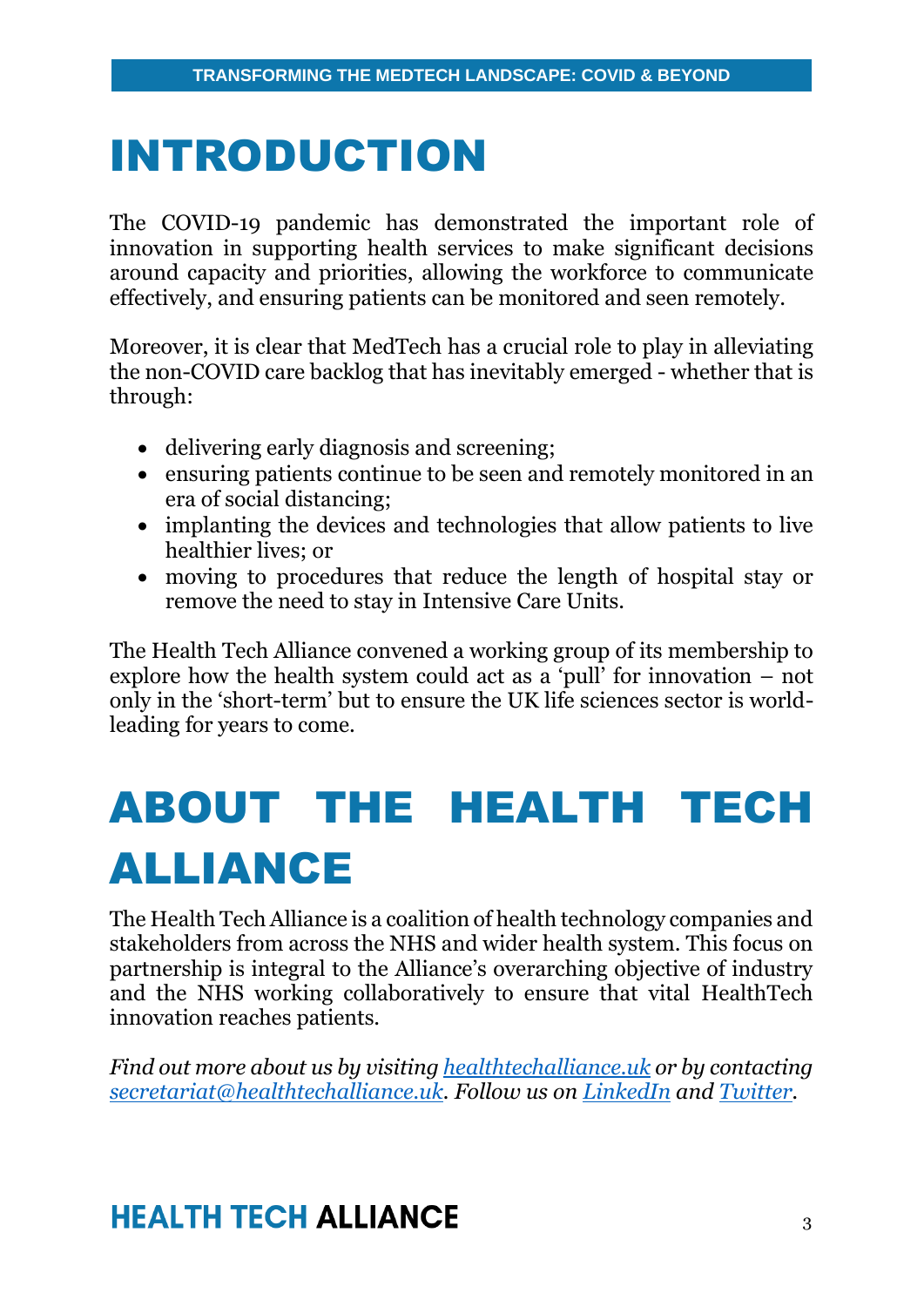### EXECUTIVE SUMMARY

Innovation has played an undeniable role in the first peak of the COVID-19 pandemic and now as we face a second peak and mounting patient backlog of care, MedTech has a key role to play in addressing the challenges the NHS faces.

Whilst the last few years have seen a number of positive changes, companies within the MedTech sector continue to face a number of barriers to adoption. This report examines these in greater detail as well as setting out a number of policy recommendations to truly transform the MedTech landscape. These fifteen recommendations centre on:

- Taking forward best practice that has emerged though the adoption of innovation at pace during the first peak of COVID-19.
- Identifying the 'true' patient backlog and communicating priority areas of care.
- Ensuring that trusts and Integrated Care Systems have the necessary tools to drive care quality and improvements to patient outcomes.
- Harnessing the UK's leading position in R&D.
- Fast-tracking the work of the Accelerated Access Collaborative.
- Delivering long-term and stable funding to key institutions, including the NIHR and AHSNs.
- Learning from international best practice.

Addressing the 'adoption challenge' is essential if the UK is to continue to be considered a global hub for the sector – not only will it benefit the UK economy but it will also deliver a major boost to patient outcomes ensuring that patients live healthier, more productive lives.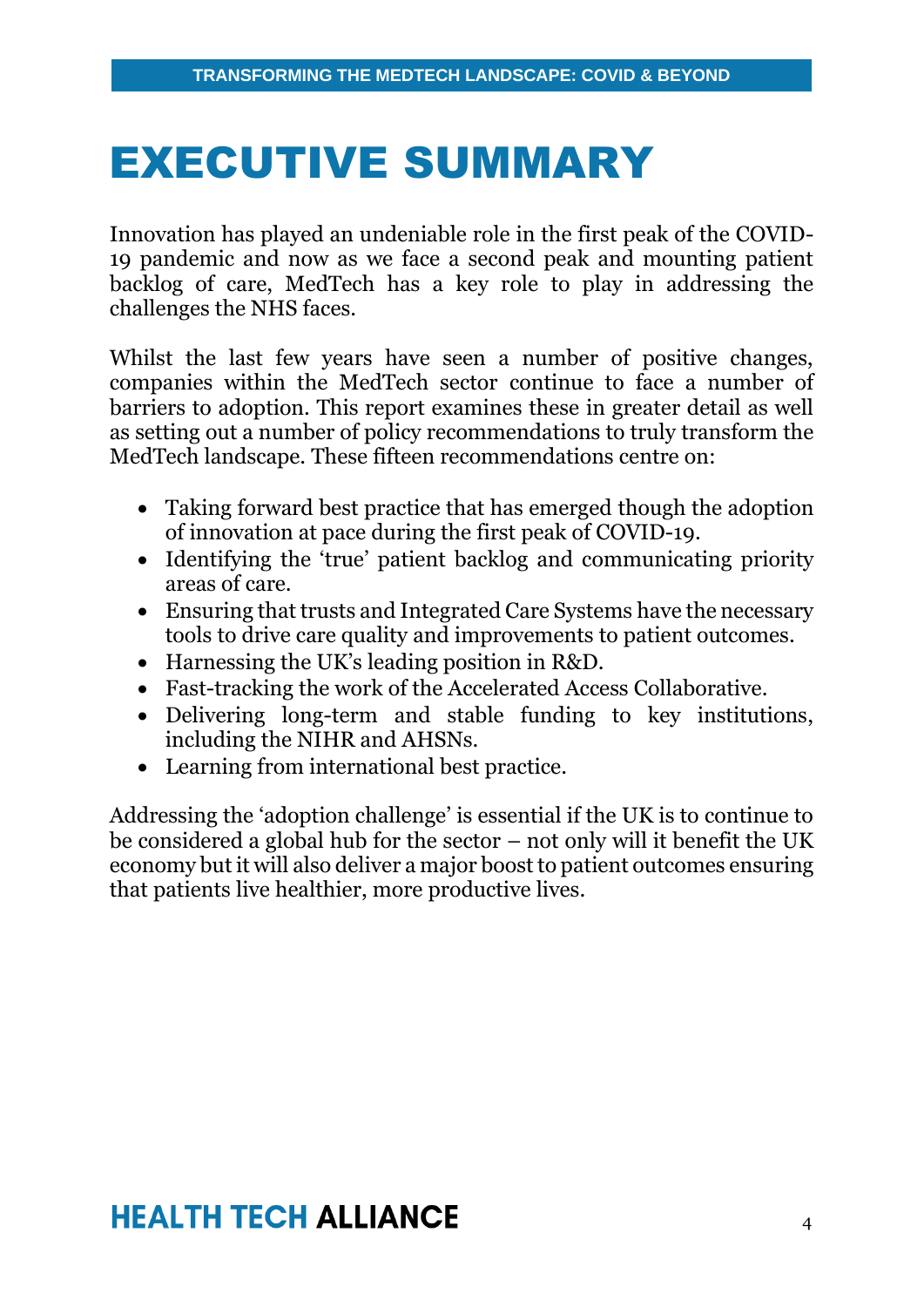# MEDTECH INNOVATION WHAT DO WE MEAN?

Medical technologies are ubiquitous in the health and social care system and our everyday lives. And yet we forget the positive impact they have had in modernising the way that individuals are treated and cared for.

The MedTech sector encompasses technologies ranging from single-use consumables to complex hospital equipment and services including digital health and diagnostic products. MedTech provides solutions across the entire patient pathway – from prevention to cure and everything in between. However, arguably one of the major failings of thinking around innovation in the NHS is that all innovation is seemingly considered in the same breath and treated with a blanket approach.

The sector forms a central pillar of the broader life sciences sector which itself underpins the UK economy. The MedTech sector employs an estimated 131,800 people with a combined turnover of £25.6 billion. The success of the UK economy, therefore, relies on a burgeoning and vibrant MedTech sector.

Similarly the word "innovation" is used universally but is often poorly defined. For the purposes of this report, we categorise innovation in two ways:

- Innovation which is 'standard of care' in other healthcare systems and is supported by strong evidence but has struggled to be adopted by the NHS.
- Innovation which is 'new' technology for any kind of healthcare system globally, but which currently may have insufficient evidence – mainly because it is new or because users continue to learn whilst refining the technology.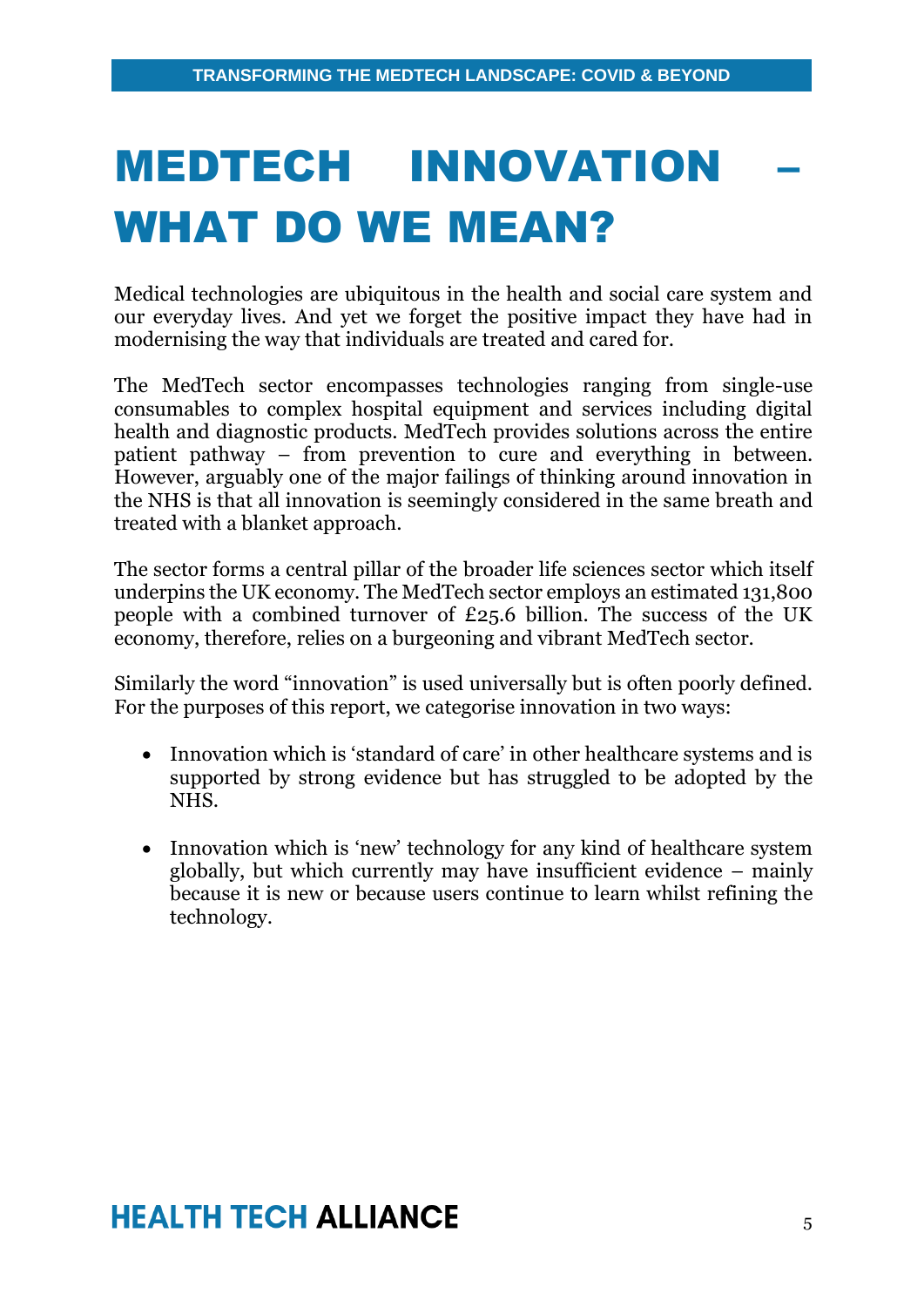# INNOVATION IN THE NHS: AN EVOLVING LANDSCAPE

The last few years have seen a number of positive initiatives on top of those preexisting initiatives all of which will help to act as a 'pull' for innovation. These include but are not limited to:

- The **NHS Long Term Plan** which sets out a vision for more joined-up care, the NHS's priorities for care quality and outcomes improvements and recognition of the critical role of research and innovation in driving future medical advances.
- The establishment of the **Accelerated Access Collaborative (AAC)** as a single 'front' door for innovators and efforts to provide greater signposting and demand signalling in collaboration with the Academic Health Science Networks (AHSNs). The AAC has overseen impressive initial results in the growing uptake of Rapid Uptake products<sup>1</sup>. The AAC's programmes also address both early-stage and more mature products.
- The development of **HealthTech Connect**, funded by NHS England and operated by NICE to provide greater horizon-scanning capabilities and advice to companies of all sizes to connect them to the right organisations to help with product development, assessment and adoption.
- The **MedTech Funding Mandate** which for the first time will introduce a contractual obligation to make selected technologies available as treatment options for patients. Whilst the Mandate has been delayed as a result of COVID-19, it is a first step in alleviating the historic disparity for MedTech products. We hope that when the Mandate is finally launched, it is with refreshed criteria and removes the need for applicable products to deliver in-year cost savings.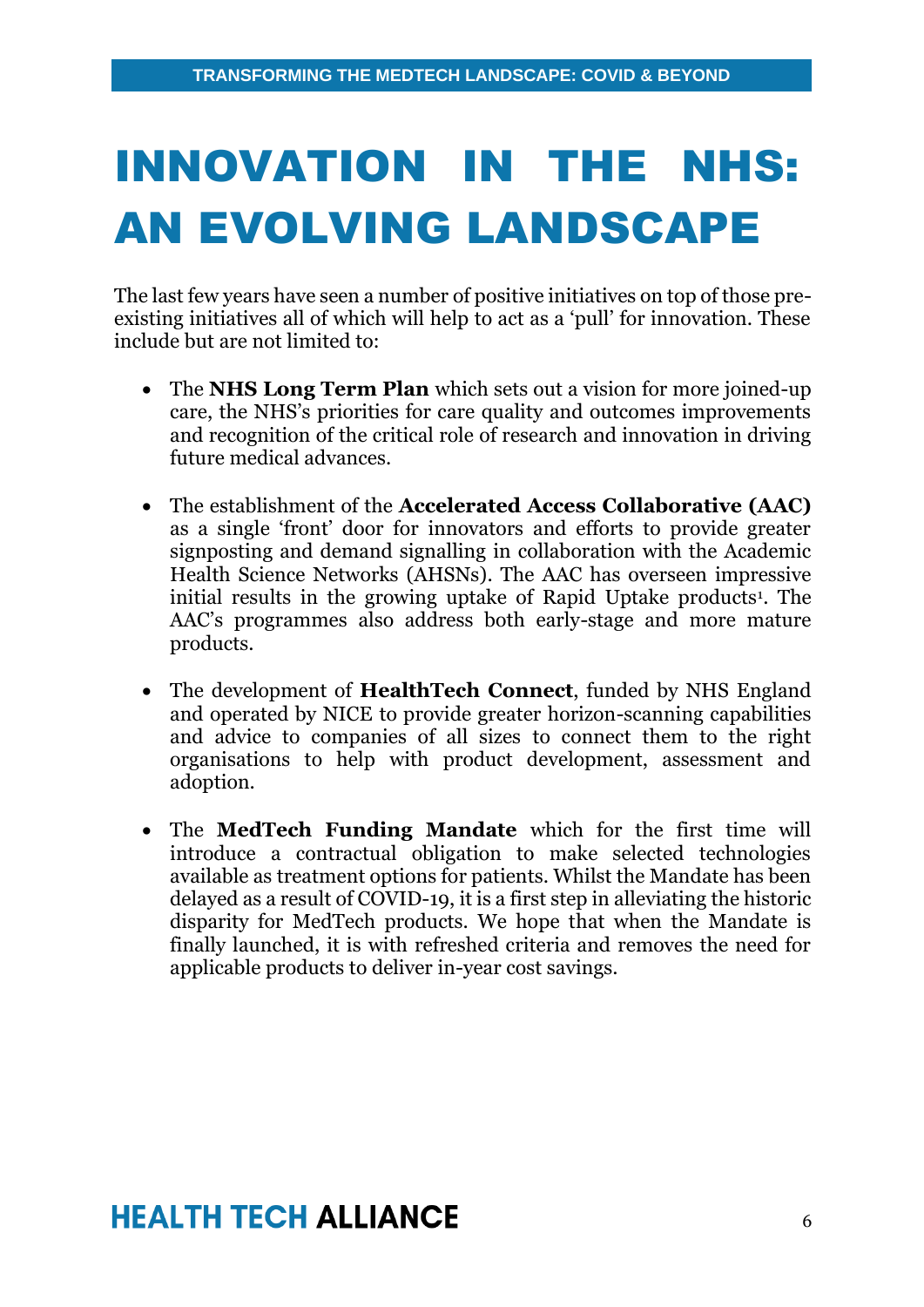- The **National Institute for Health Research (NIHR)** which continues to espouse a world-leading approach to speeding the translation of breakthroughs into benefits for patients. For example, in 2018/19 the NIHR's Local Clinical Research Networks supported NHS organisations in engaging 840,000+ patients in NIHR-affiliated studies – an 18% increase on the previous year despite real-terms reductions to provider allocations. Similarly, the NIHR Biomedical Research Centre have leveraged approximately £3.7bn external investment and generated 66 new spin-out companies between 2014-15 to 2018/19.
- **The Academic Health Science Networks (AHSNs)** which, regionally, offer a 'system pull' and act as a connective tissue across the system bringing together industry with central bodies overseeing innovation and adoption policy, arms-length and funding bodies, industry, and the third sector. AHSNs are also able to support MedTech companies to 'scale up' their real-world evidence base which is becoming increasingly important to demonstrate value to the system.
- **The principles established by the Commissioning through Evaluation (CtE) programme** which help selected companies breach the real-world evidence gap enabling an agreed number of patients to be recruited to access treatments that show promise but are not funded by the NHS.
- The development of **Integrated Care Systems** which by April 2021 should establish greater collaboration and partnership working within the system and mark a move away from competition. The Health Tech Alliance welcomes the Health and Social Care Secretary's recent acknowledgement<sup>1</sup> that the Health and Social Care Act 2012 has unfortunately led to a siloed approach.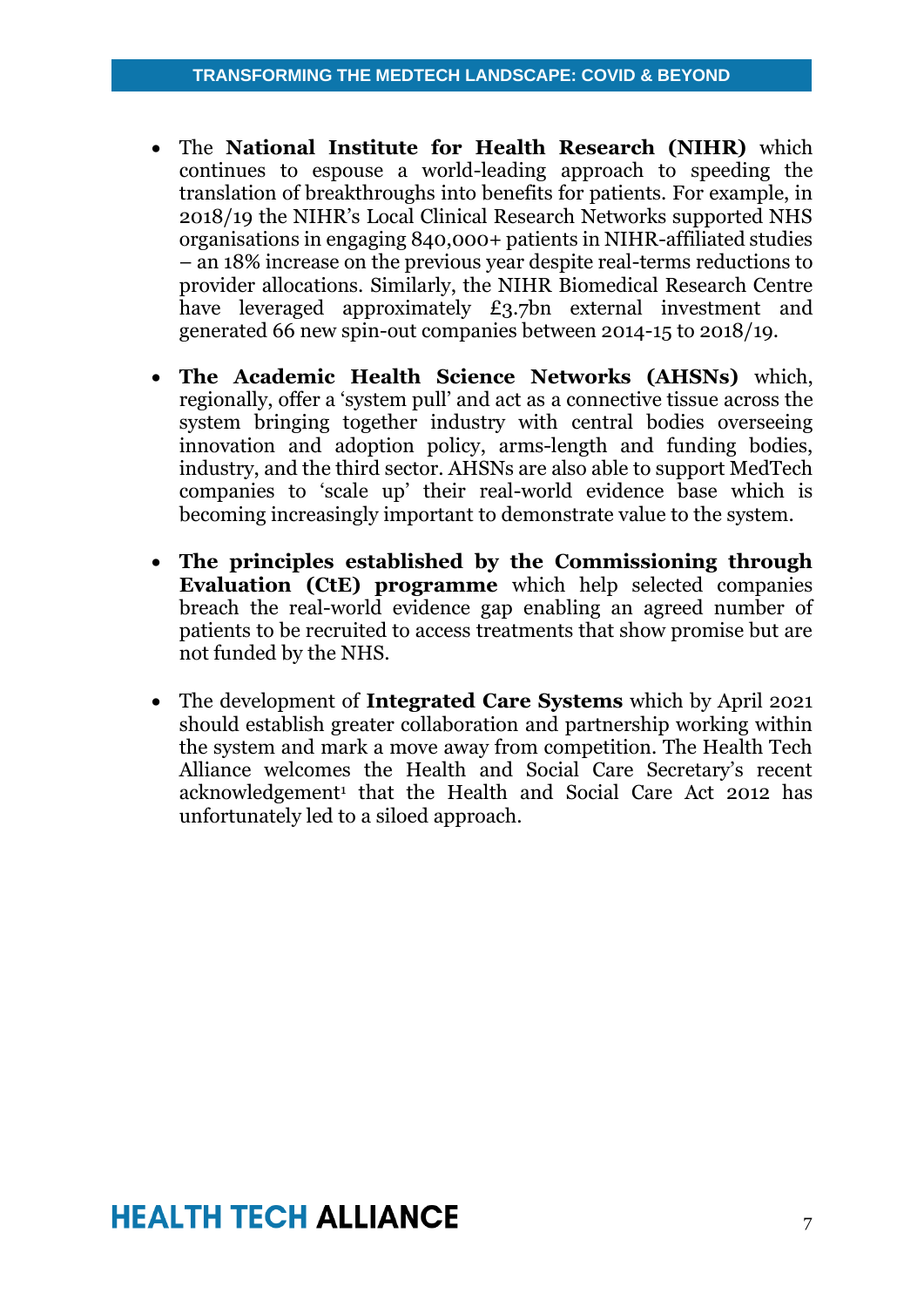## THE ADOPTION CHALLENGE

Nevertheless the systemic challenges for MedTech innovators and companies remain entrenched. NHS Improvement estimate that it takes 17 years on average for a new product or device to go from clinical trial stage to mainstream adoption. Even those companies whose products do get adopted face patchy adoption across a system which is famously difficult to navigate.

Is this at all surprising? In reality, no. At a very basic level, there is a clear disparity in the spending dedicated towards research and development compared to adoption. Anecdotal evidence suggests that the English NHS finds it particularly challenging to adopt innovation of any kind. Indeed, our members reported the following adoption challenges:

- **A fragmented system with national priorities differing to local realities** – whilst NHS England & Improvement and NICE set policy on the use of innovation, the fragmented system as introduced by the 2012 Health and Social Care Act means that these policies cannot always be delivered on the ground or require a significant amount of time to do so. Moreover, companies typically have to engage and convince several layers of decision-makers to get products adopted.
- **The challenge of collecting sufficient evidence** to demonstrate the efficacy of a product. Whilst any product that is rolled out must rightly meet safety and efficacy requires, it is challenging for MedTech companies to gather evidence, particularly real-world evidence, and the system has a duty of finding the best way of doing this.
- **A focus on short-term affordability over long-term benefits to patient outcomes and care** – MedTech products tend to require an initial upfront investment and deliver a return on investment beyond the first year of adoption. Despite saving costs over the long-term, investment in such products may not be deemed a 'wise' investment – an issue compounded by one-year funding cycles. The requirement for inyear savings acts as a significant barrier to investment decisions which yield significant returns in the medium to long-term.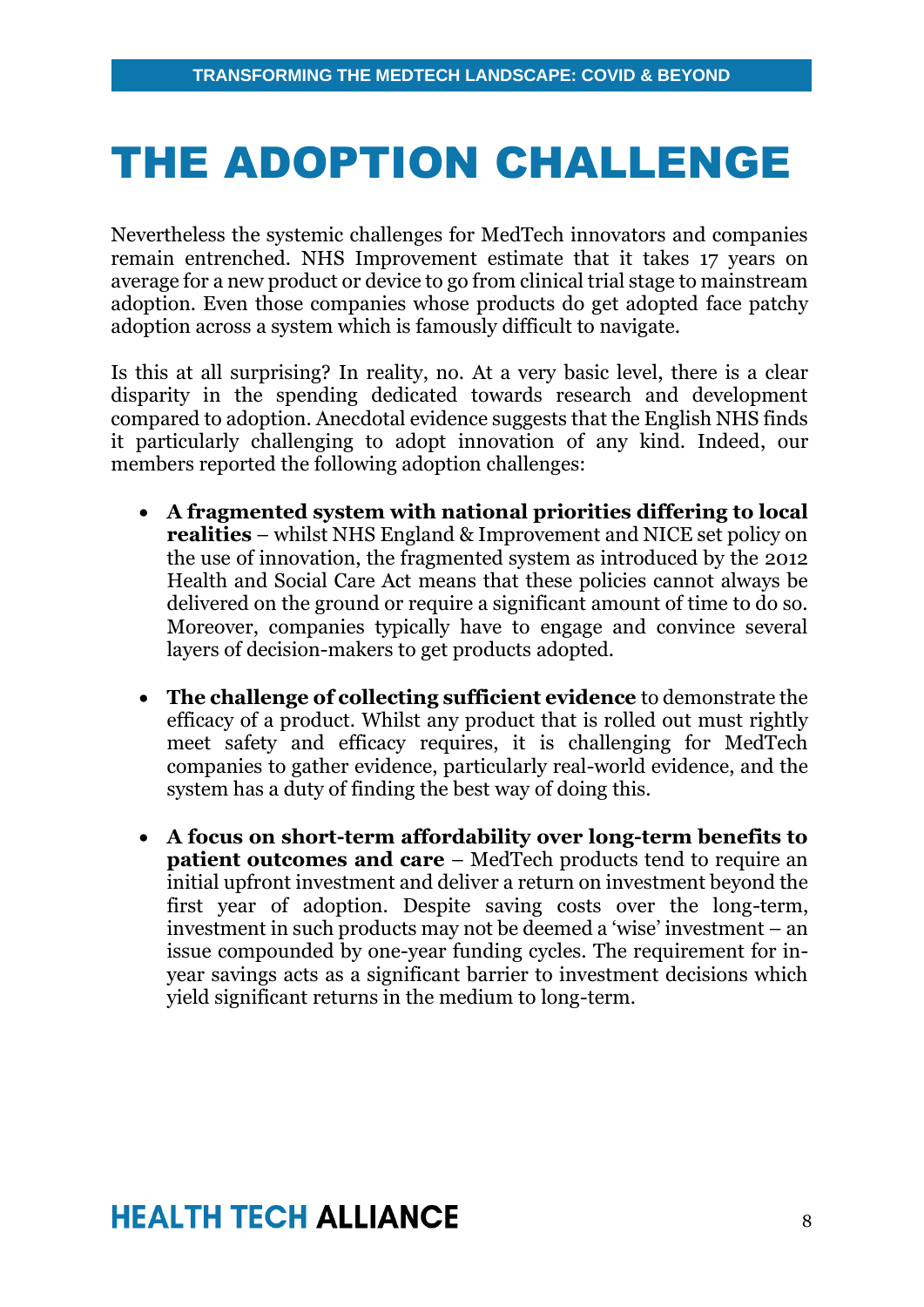- **A lack of signposting especially for smaller innovators** the system is complex with a number of decision-making bodies, sometimes with overlapping remits, and an unclear pathway for innovation to reach the frontline.
- **A postcode lottery** the decision to adopt a product in one trust does not necessarily lead nearby trusts to do the same. Companies currently have to engage on a trust-by-trust basis. Additionally, within each trust, the adoption of a product triggers a series of changes in diagnosis, treatment and the roles of the workforce and patients, a lengthy process of refinement.
- **The need for clinical time and resource** even if products are accompanied by robust evidence demonstrating their positive impacts, they may face difficulties in their adoption as they require upfront clinical time and training.
- **A lack of incentivisation** mandating alone does not lead to uptake. Despite being NHS England funded, products supported by the Innovation and Technology Payment (ITP) still face challenges around adoption. A lack of accompanying incentivisation inhibits uptake.

## TRANSFORMING THE LANDSCAPE FOR MEDTECH

We call on the Government, the NHS and stakeholders across the healthcare system to consider tangible ways to enhance the innovation landscape and maintain the UK's position as a global hub for MedTech. Set out below are recommendations which we believe, if implemented, will transform the landscape for the MedTech sector to ensure that this vital innovation reaches patients quicker, and in so doing saves lives.

1. **Encourage the learning and sharing of best practice, at a system-level, as to how trusts adopted innovation at pace in the run up to the first peak** of the COVID-19 pandemic so that these lessons are embedded and taken forward for the adoption of innovation going forwards.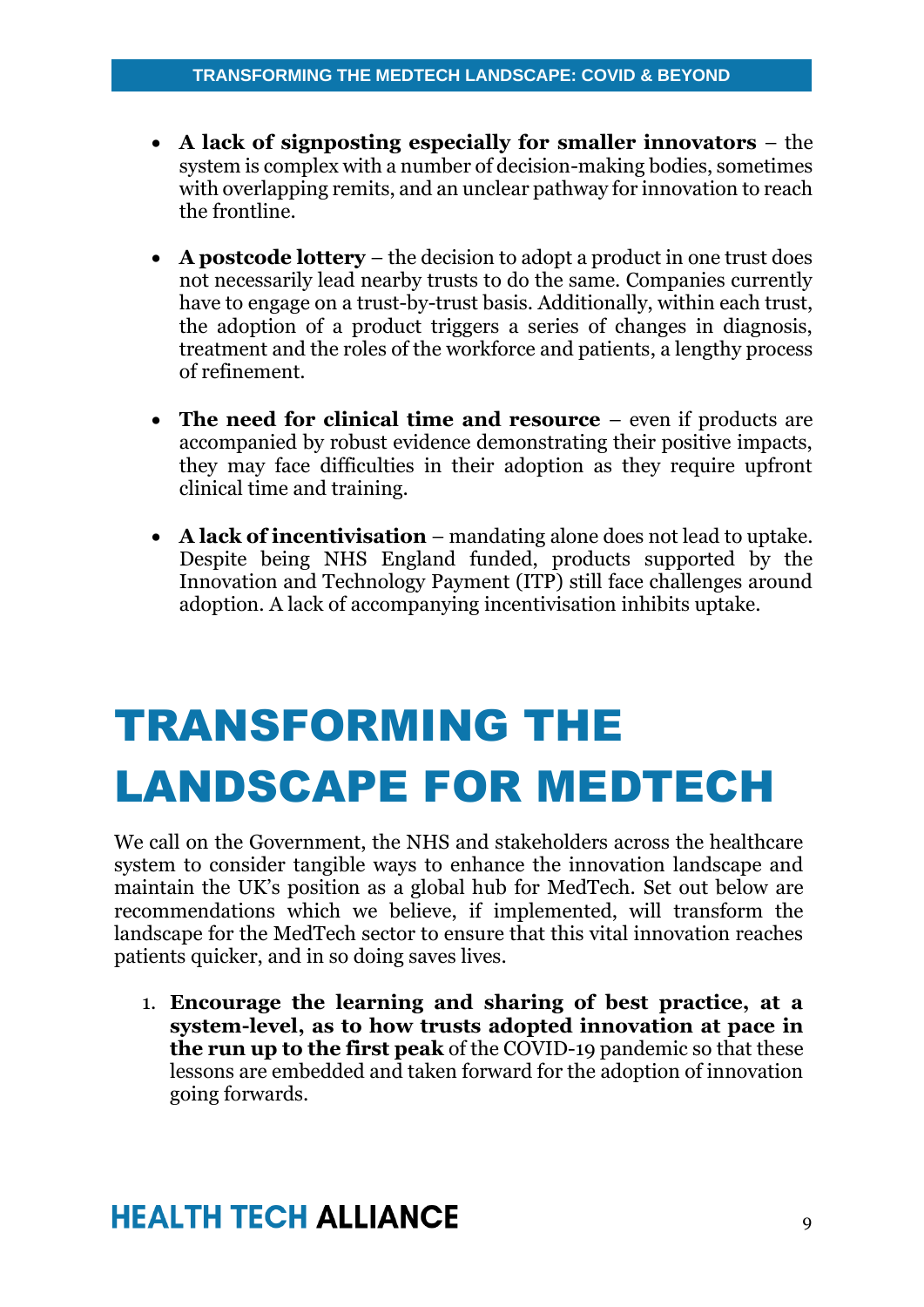- 2. Building on the learnings of the COVID-19 response, **the Government and NHS leaders should develop mechanisms to involve industry, patient groups and charities in work to support the transformation of health and social care services.** The sector should work with stakeholders across the healthcare system to retain positive changes in the adoption of innovative solutions, embed new ways of working, ensure the better use of data, and help patients to be diagnosed and treated quicker but also avoid a return to top-down initiatives which unintentionally stifle innovation and collaboration.
- 3. **NHS England and Improvement and its regional offices should work with providers, charities and royal colleges to identify the true patient backlog and current regional postcode lotteries.** Doing so will help NHS England and Improvement and local health services to identify priorities for patient care and potential solutions to tangibly reduce waiting lists. Official figures risk undermining public trust as they appear only to provide a partial picture of the patient backlog due to COVID-19. This should of course go beyond the elective care backlog to include the huge range of chronic care that has been delayed due to COVID-19.
- 4. Using the above data gathered on the 'true' patient backlog, **NHS England and Improvement should communicate their priority areas of focus for patient care.** This should be accompanied by a series of challenges designed to attract the best innovation and ideas to alleviate the current pressures on healthcare services, keeping people out of hospital settings and ensuring that patients are diagnosed and treated much more quickly.
- 5. **Ensure that trusts and Integrated Care Systems have the appropriate expertise and are incentivised to drive care quality and improvements to patient outcomes.** This includes understanding that adoption is not a passive activity; it requires expertise in service transformation and bandwidth within clinical services to engage in an adoption agenda. The COVID-19 pandemic has demonstrated that an unhealthy focus on unit price and reducing manufacturing costs, over patient outcomes, has led to unnecessary expenditure on poor-quality or in some cases malfunctioning PPE to the detriment of healthcare professionals and patients.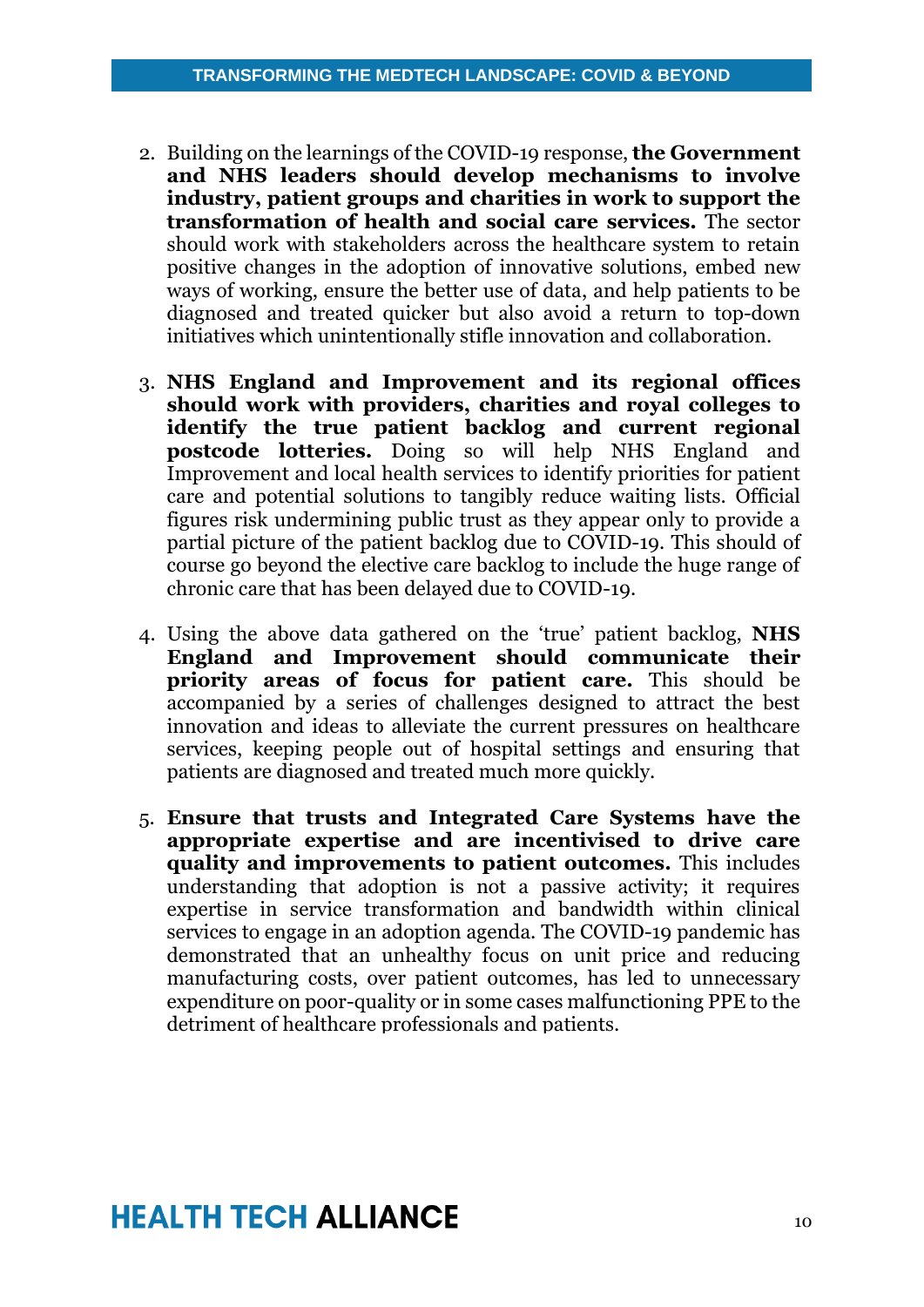- 6. **NHS England and Improvement should implement in full the recommendations of the Independent Review of Diagnostic Services for NHS England by Professor Sir Mike Richards CBE.** Amongst other things, the review proposes the development of new service delivery models including new pathways to diagnosis via virtual consultations and community diagnostics, the rapid creation of community diagnostic hubs to provide care in COVID-free centres, and the rapid evaluation of new diagnostics.
- 7. **Transform the UK's clinical research processes to enable the rapid approval, set up, recruitment and delivery of research across the NHS.** Doing so will ensure that NHS patients are the first to benefit from clinical breakthroughs and medical technologies. The Government should commission independent research on the performance of the NHS internationally on clinical research, trials and evidence generation pre-COVID, and how well the system harnesses partners and collaborates with industry when required to do so.
- 8. **Provide long-term and stable funding to AHSNs so that they can deliver on their role of real-world evidence generation and validation.** The AHSNs are already working with one another to build consensus on what real-world evaluation means in practice to provide companies with greater certainty and robust advice.
- 9. **Fast-track the Accelerated Access Collaborative's (AAC) work in becoming the 'front door' for innovators through a multiyear funding settlement**, ensuring that the AAC delivers continued support to Rapid Uptake products and a scaling up of horizon-scanning mechanisms through the AHSNs, amongst other things.
- 10.**Work with industry to provide clearer signposting** so that innovators and companies of all sizes are better able to navigate the requirements of delivering innovation to the NHS through best practice guidance.
- 11. **Launch the MedTech Funding Mandate in spring 2021 with refreshed criteria, removing the unnecessarily restrictive requirement of mandated funding only for products that deliver in-year cost savings.** There are very few MedTech products which deliver in-year savings given the nature of their implementation. Unfortunately the criteria, as written, will hold back a whole swathe of innovative products which will save the NHS time, resources and money in years to come but which are not eligible for the Mandate.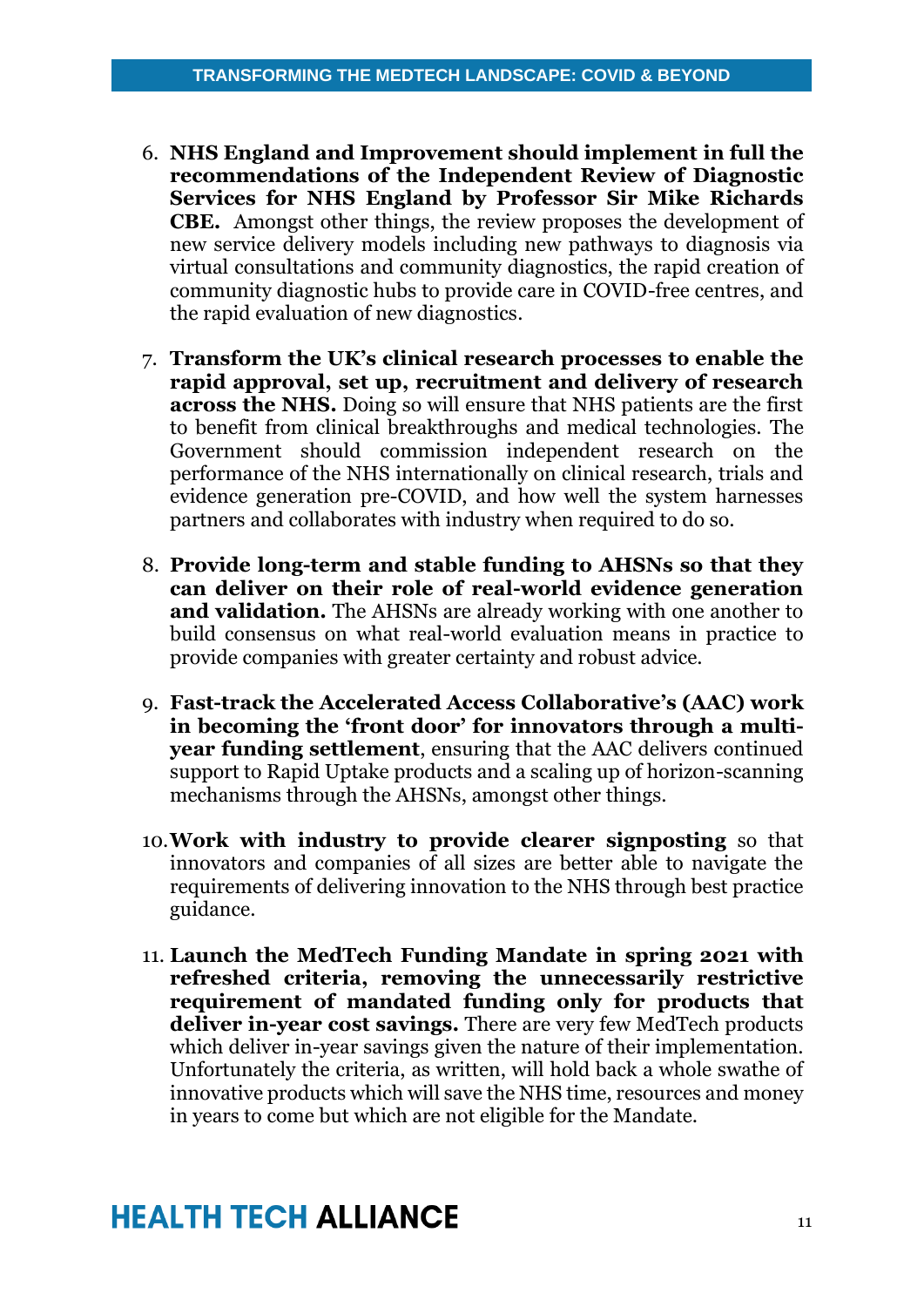- **12. Ensure that all bodies working to drive the uptake of innovation** to the NHS, including NHSX, NHS Digital, the AAC and the AHSNs, amongst others, **have clear and unequivocal remits to remove unnecessary duplication.**
- 13.As part of the NICE Methods Review, **consider expanding the use of NICE rapid guidelines and rapid evidence summaries** to provide companies with timelier analyses of their treatments and healthcare professionals with information about the latest products prior to their possible adoption.
- 14.**Deliver long-term and stable funding to the National Institute for Health Research (NIHR)** which has proven its ability to deliver world-leading approach to speeding the translation of breakthrough treatments into benefits. Moreover, the NIHR Biomedical Research Centre's model of collaboration between world-leading universities and NHS organisations should be used to help translate scientific breakthroughs in the fields of digital health and HealthTech into frontline technologies.
- 15. **Examine and learn from international models of adoption** to ensure that the UK does not lose its status as a global leader in R&D and for life sciences generally. For example, the German NUB Reimbursement Pathway supports the uptake of circa 70 new and innovative products, aims to shorten the time it takes to get a product to market and provides payment on top of hospital budgets. Additionally, the DVG (Digital Supply Act) in Germany has successfully acted as a 'pull' factor for the adoption of technologies ensuring the continuity of care during COVID-19.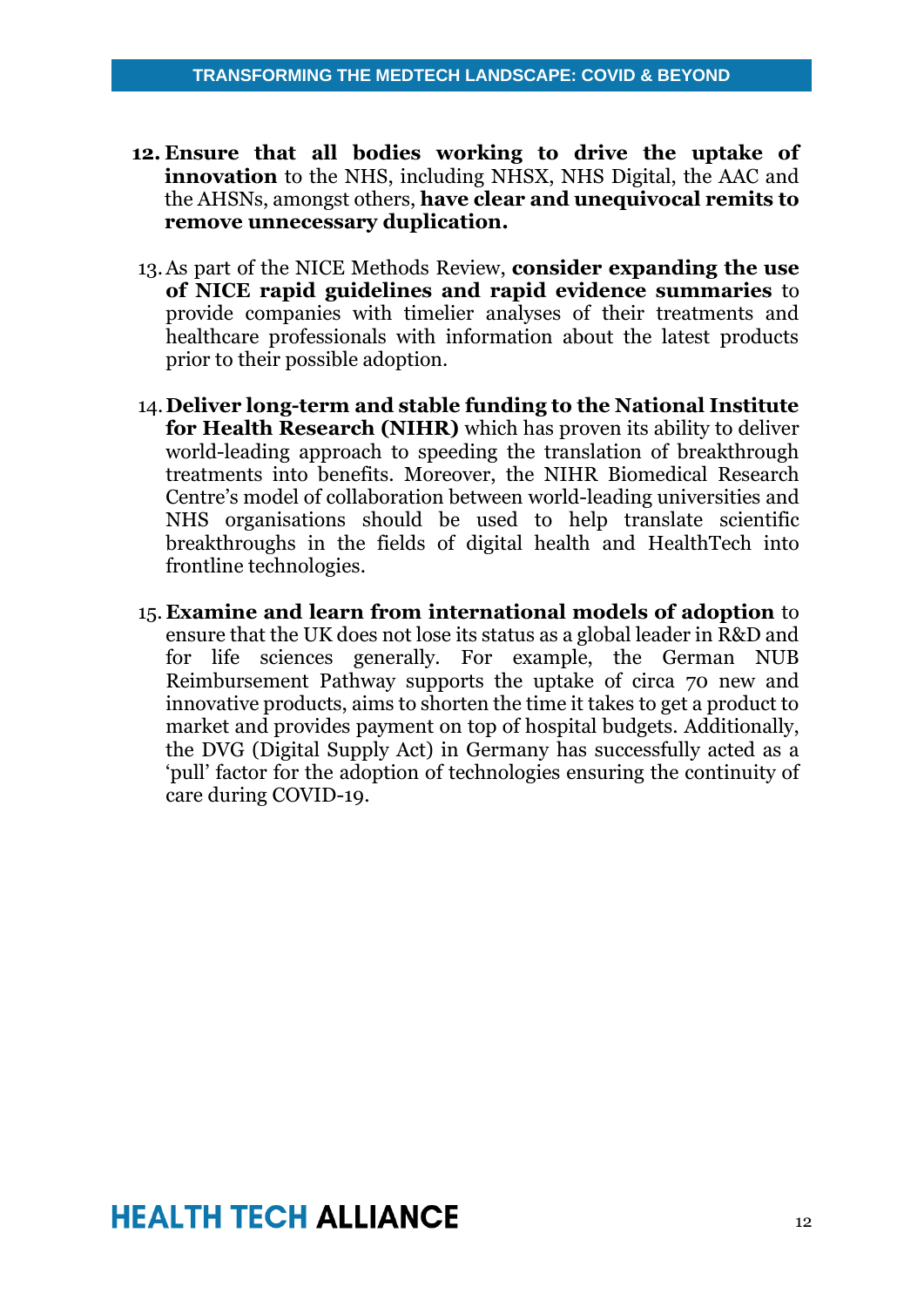### ACKNOWLEDGEMENTS

*We are extremely grateful to a whole host of individuals across industry and the health system for contributing in some way, shape or form to this report.* 

*We would like to thank our members, large and small, all of whom have shared their experiences of the adoption challenges they face and the changes they believe will deliver a tangible impact for the industry as a whole. We are also very thankful to the Shelford Group and AHSN Network for helping to positively shape this report and for sharing their thinking despite being under considerable pressure themselves.* 

*The Health Tech Alliance would also like to pay tribute to the NHS and its workforce for pulling together at a very challenging time for the nation.*